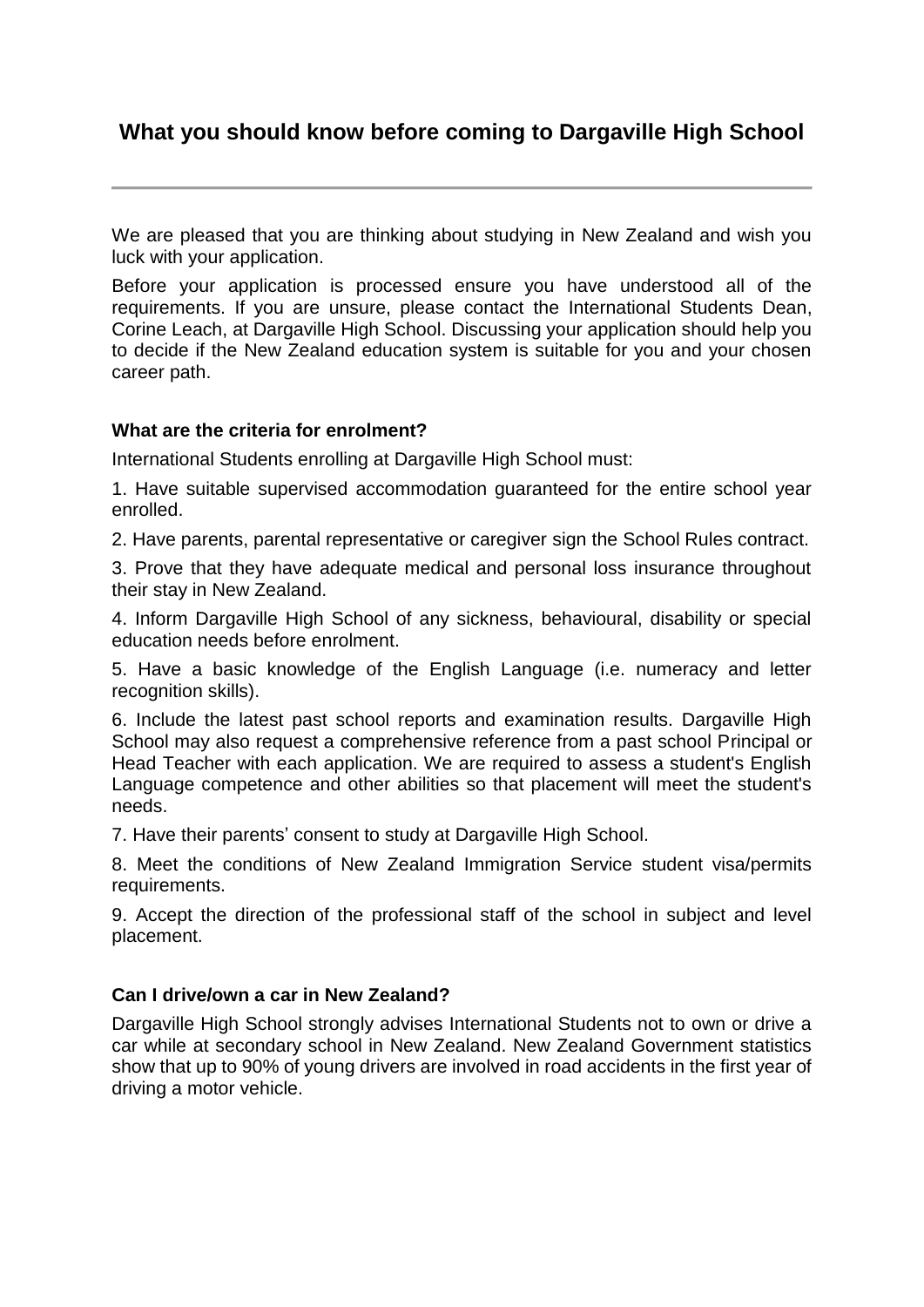# **What are the conditions of study at Dargaville High School?**

You must prove that you are a "serious student" by keeping to the following requirements:

1. You must attend all lessons and be on time. You must be ready to apply yourself fully to all schoolwork.

2. If Dargaville High School has guaranteed you accommodation you must stay in an approved homestay under the school's homestay programme for the length of your visa/permit. All students under 18 attending colleges/high schools in New Zealand are not permitted to be in a flatting situation. They must have adult supervision at all times.

3. If you return to your home country during the set school holidays, you may not take extra time away from school unless authorised by the School Principal. You must not return to your home country before the end of the school year, having completed all course work and taken the appropriate examinations.

4. Your student visa/permit will be issued for Dargaville High School. You may not transfer to another school until that visa/permit expires or it has been reissued to another school through an official transfer process involving New Zealand immigration.

5. If there is an adult designated as your parent's representative in New Zealand this person must keep that role until the expiry date of your visa/permit.

6. Your parents must sign the parent contract, which proves that they understand and accept the conditions or enrolment at Dargaville High School.

7. Dargaville High School must be informed immediately of all changes of details i.e. student's or parent's change of address, telephone numbers etc.

# **What happens when I arrive at Auckland Airport?**

Dargaville High School will arrange for someone to meet you at the airport. It could be your homestay family, your agent, a family friend or a staff member. They will be waiting for you in the public arrival lounge. The person/s meeting you will be holding a card with your name printed on it in English.

You will be taken to your host family's house, where you will be welcomed as one of the family. They will help you to learn about New Zealand and show you around their neighbourhood.

# **What will happen when I start school?**

On arrival at Dargaville High School you will undergo an orientation programme. This has been designed to assist you to integrate successfully into the New Zealand school system. It will include:

- Understanding how to fit into and benefit from the New Zealand secondary school system and living conditions.
- Understanding the New Zealand culture and expectations.
- Familiarity of the school's facilities, courses available, culture and environment.
- Familiarity of the community around us
- Study skills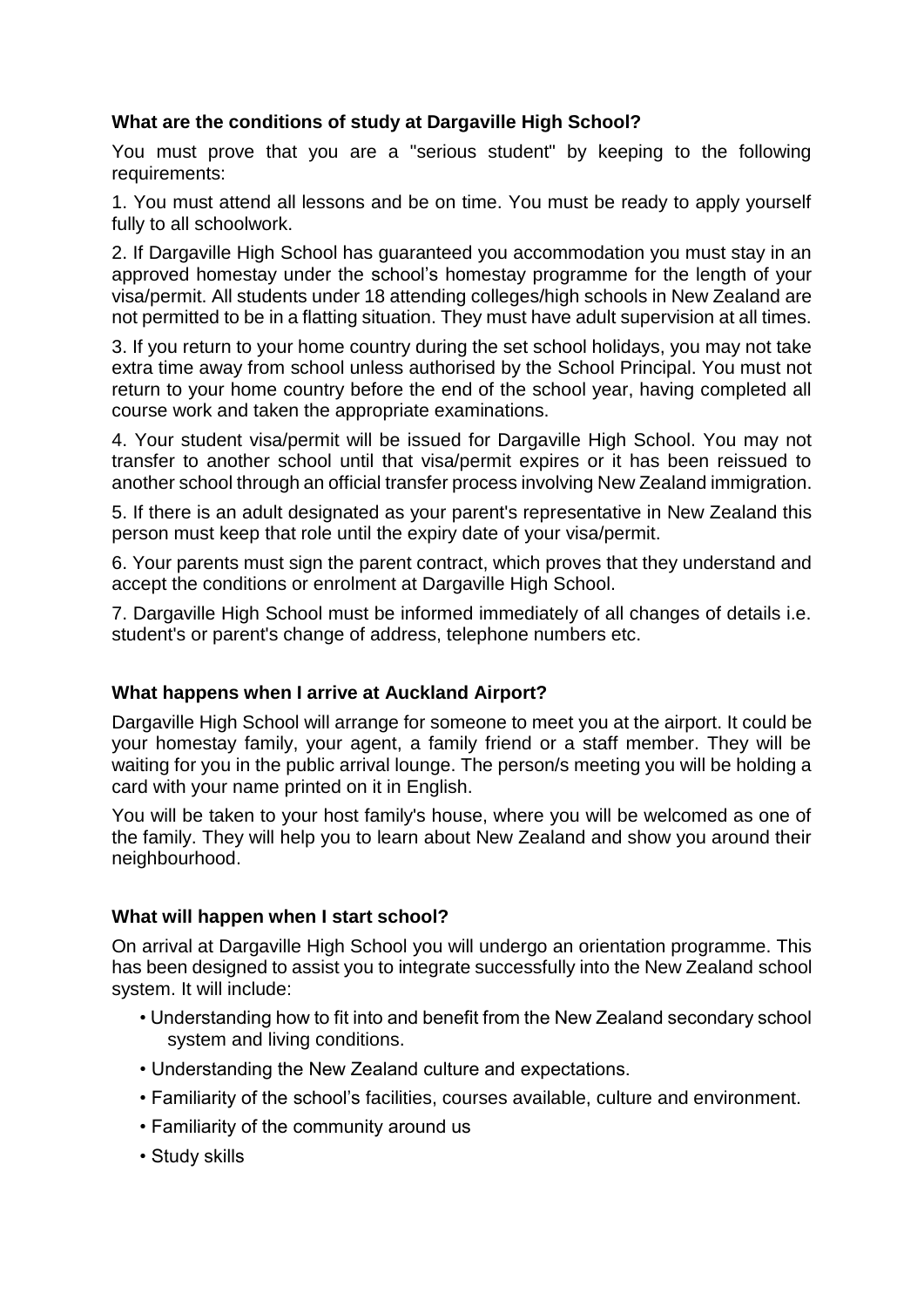- Planning an academic programme appropriate for your chosen career path.
- English language skills in writing, reading, listening and speaking
- English language assessments
- Subject and level assessments

Depending on the results of your language and subject assessments and the timing of your arrival at our school you will be placed into a full subject timetable, which may include at least one ESOL class as necessary.

# **Do I have to wear school uniform?**

School uniform is required for all students from year 9 to year 13. Students who have had five years secondary school education and who are eighteen years of age do not have to wear school uniform but must have an acceptable standard of dress to be fitting for a school environment.

# **What do I do if things go wrong?**

Dargaville High School will give you special help and support while you are studying here. We will make sure you are treated fairly and that you get the support you need to study properly.

#### **Homestay concerns**

If you have a homestay problem, you should contact the International Students Dean, Corine Leach, as quickly as possible. They will discuss the issue with you and if not resolved immediately, will arrange a meeting with your homestay family and yourself. If you are still not happy, it may be necessary for the school to change your homestay family.

# **Academic and School Concerns**

If you have a problem at school, you should first contact the International Students Dean, Corine Leach. If she cannot resolve the concern, meetings will be made with yourself and the Year Level Dean, or the Principal, Mr Houghton. If you are not happy with the decision made by them in consultation with you and your parents, you have the right to take your concerns to the IEAA. Dargaville High School will help you with this process.

Dargaville High School has signed the Ministry of Education's Code of Practice agreement. This guarantees you a fair and just internal grievance process. If the School is unable to resolve any problems, you will be directed to the IEAA (mentioned above). This is an independent government funded advocacy agency. They will help resolve any issues on your behalf. For further information visit

For further information on studying in New Zealand see the *Guide for Studying in New Zealand* available from:

www.immigration.govt.nz/migrant/general/formsandfees/formsandguides/study.htm

**Fees Refund Conditions for International Students**